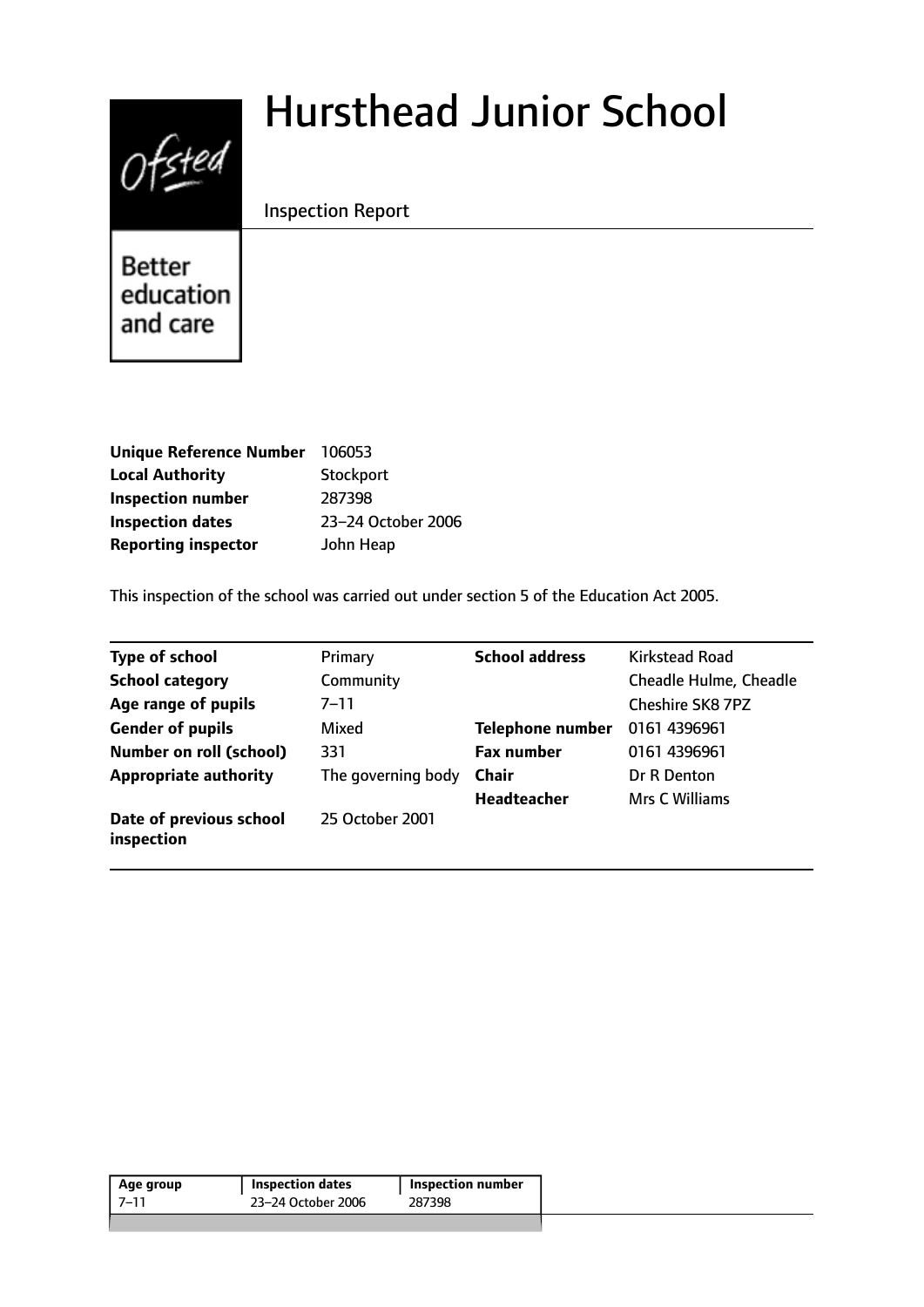© Crown copyright 2006

Website: www.ofsted.gov.uk

This document may be reproduced in whole or in part for non-commercial educational purposes, provided that the information quoted is reproduced without adaptation and the source and date of publication are stated.

Further copies of this report are obtainable from the school. Under the Education Act 2005, the school must provide a copy of this report free of charge to certain categories of people. A charge not exceeding the full cost of reproduction may be made for any other copies supplied.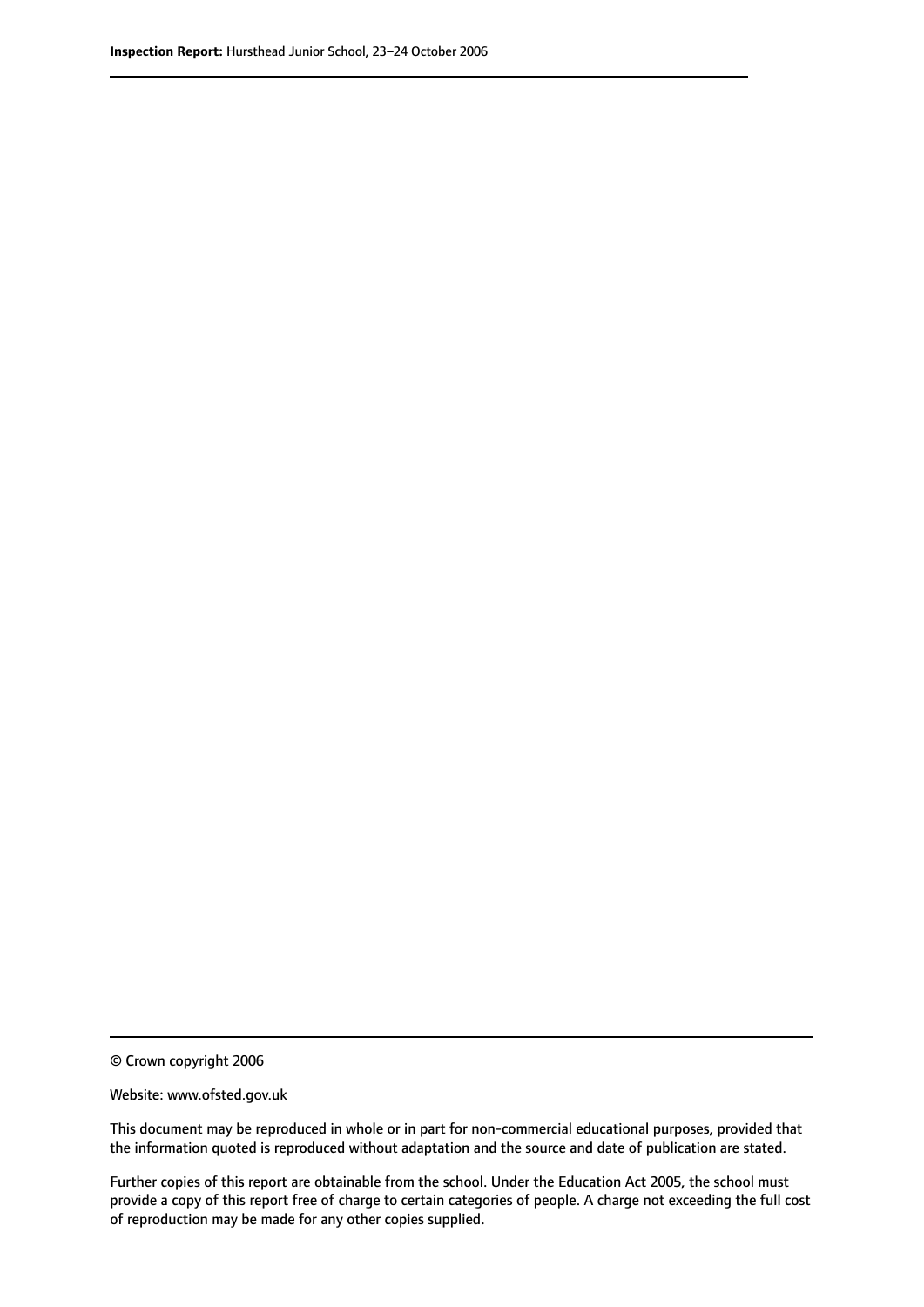# **Introduction**

The inspection was carried out by three Additional Inspectors.

# **Description of the school**

This larger than average school serves an advantaged residential area with a below average proportion of pupils entitled to free school meals. The majority of pupils are of White British heritage. A small proportion of pupils are from a range of minority ethnic backgrounds and a few are learning English as an additional language. An average proportion of pupils have learning difficulties and/or disabilities. The school achieved Beacon School status and a large range of external awards. In 2005 and 2006, the school has been included in Her Majesty's Chief Inspector's (HMCI) 'Best of the best' list of schools. The headteacher has been in post since September 2006 after having been the deputy headteacher for many years.

# **Key for inspection grades**

| Grade 1 | Outstanding  |
|---------|--------------|
| Grade 2 | Good         |
| Grade 3 | Satisfactory |
| Grade 4 | Inadequate   |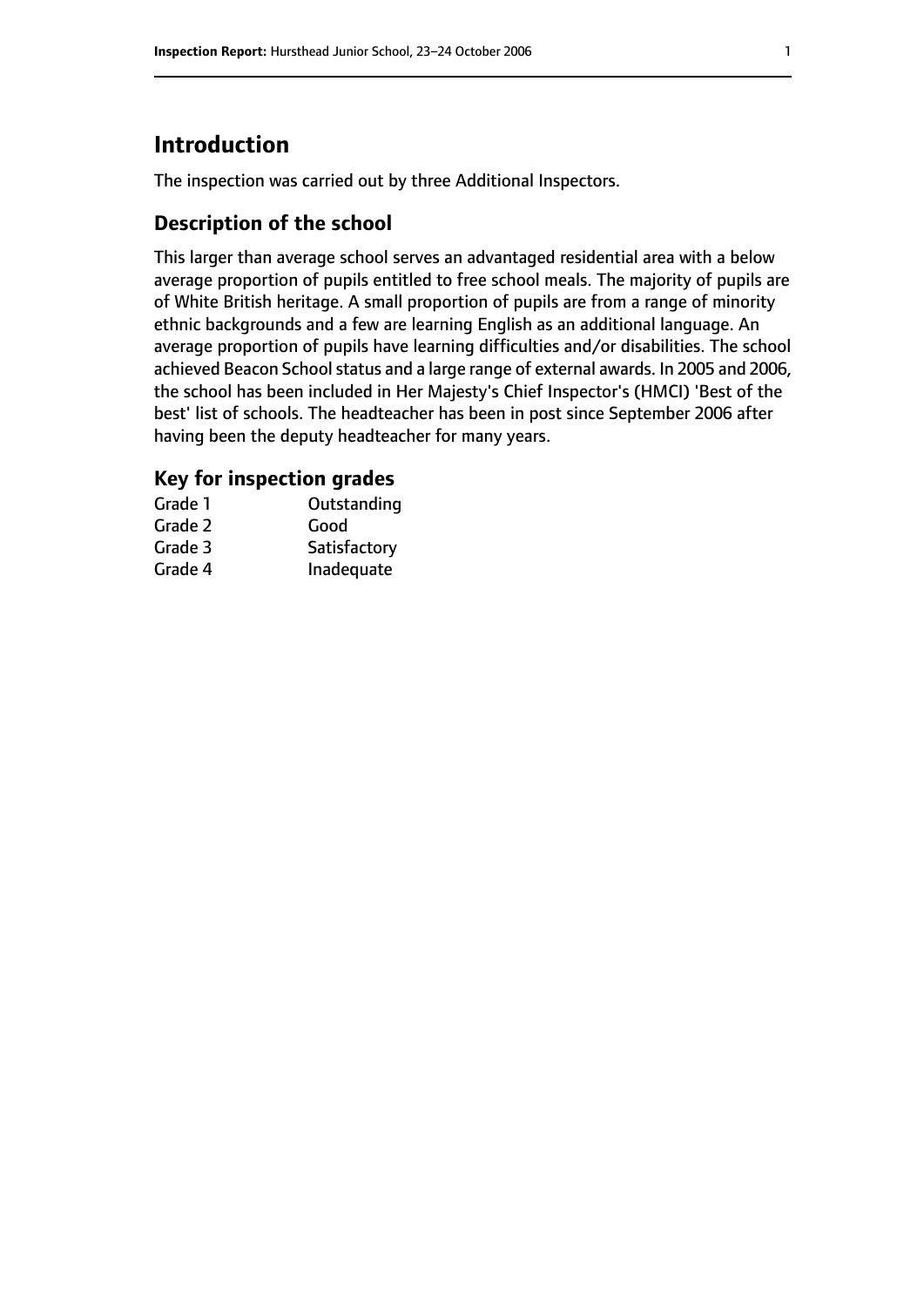# **Overall effectiveness of the school**

#### **Grade: 1**

The school, and many parents, are right to judge the school as outstanding. Over many years, the school has enabled pupils to achieve very well and reach high academic standards and, for this reason, the school is judged to give outstanding value for money. In addition, the school has been assiduous in developing pupils' personal skills and attitudes. These significant outcomes for the school have been brought about by challenging teaching, an exemplary curriculum, high levels of care and excellent leadership and management. As one parent put it: 'This is our second child at what is an excellent and well led school.'

Pupils enjoy school very much and are very appreciative of the support and guidance they are given. Clear indications of this are provided by the well above average attendance and the high levels of interest in the very wide range of extra-curricular activities, such as sport, music and many other clubs. The high academic standards mean that pupils are very well prepared for their future education and the world beyond the school. Older pupils are independent, helpful and supportive to the younger pupils in the school and the school council makes a sound contribution to the day-to-day and strategic direction of the school. The excellent teaching promotes the high levels of academic performance and personal development. Pupils are very actively encouraged to be independent learners and to show excellent attitudes to their work and the school. Clearly, much of this is highly successful but there are some small inconsistencies in the way that some teachers set learning targets for the pupils and mark to those targets. While this does not have a significant effect on standards and progress, it does mean that pupils may not have all the tools they need to become fully independent learners. Pupils are very clear that they are safe and secure in school, and the school's exemplary care procedures correctly foster this confidence. Throughout the school, the curriculum provides a very broad range of opportunities for pupils to adopt healthy lifestyles, and pupils talk confidently about these matters.

None of this would be possible without excellent leadership and management. The headteacher provides an excellent example by knowing the school very well and foreseeing the direction the school needs to go to continue developing. For example, she rightly recognises the need to widen consultation with all who have a stake in the school. Staff with extra responsibilities feel valued and provide very strong leadership in their areas of expertise and responsibility. The headteacher and staff are complemented by a highly knowledgeable and challenging governing body. They also know the school very well and bring a wealth of experience and expertise to bear on their duties. All partners have played a very strong part in ensuring the maintenance of high standards and quality of provision since the last inspection. The school's capacity to improve is excellent.

#### **What the school should do to improve further**

• Ensure that the use of target-setting and marking is consistently of the highest quality.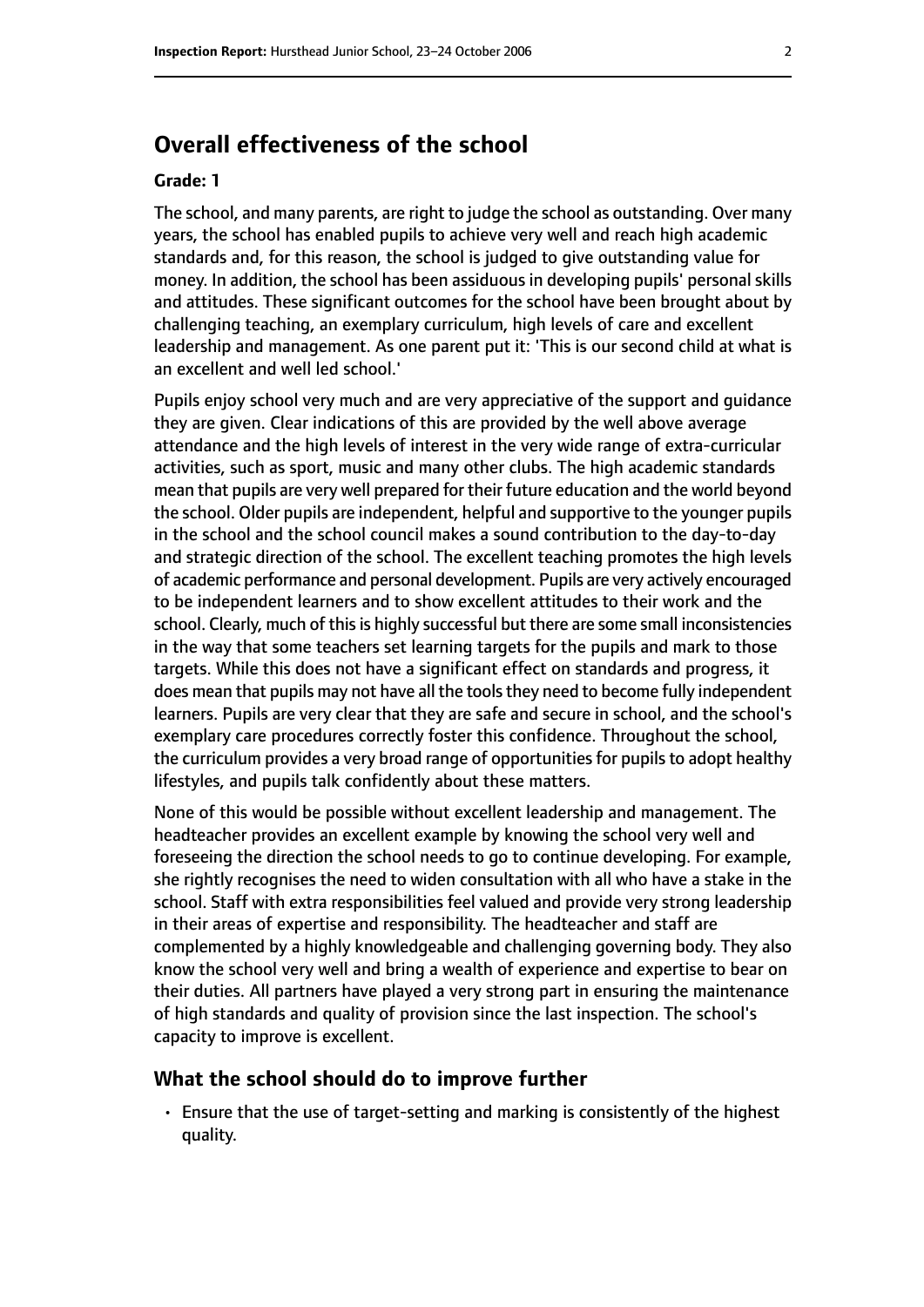• Raise the profile and influence of the school council in the day-to-day management and strategic development of the school.

# **Achievement and standards**

#### **Grade: 1**

Attainment on entry to the school is above average. From this favourable beginning, the school has been identified by HMCI as one of the 'Best of the best' schools nationally because achievement and progress are outstanding. There is a track record over many years of high standards in English, mathematics and science. In some years, such as 2005, national test results in writing were lower than usual and this led to significant work being done successfully to bring about improvement. The excellent and high 2006 results are evidence of the school's success in continuing to raise standards. The 2006 results in all subjects showed that pupils' progress was significantly higher than expected for pupils of the same age. All pupils benefit from the drive to raise standards, with gifted and talented, minority ethnic and higher-attaining pupils and those with learning difficulties and/or disabilities making excellent gains in their learning. There is no significant difference to the progress made by boys and girls. These outcomes could not be achieved without high quality teaching and a very wide curriculum. Pupils are challenged really well and the expectations are high. As a result, they find learning to be interesting and stretching. In English, Year 6 pupils are invited to introduce similes in their work to bring vividness to their writing. In mathematics, Year 5 pupils explain their working when confronted with a very difficult investigation into numbers and number sentences. Beyond this, the pupils achieve high standards in other subjects such as art, physical education and modern foreign languages. Furthermore, their high quality basic skills are used well in subjects like history to illustrate their very good understanding of life and events during the Second World War.

# **Personal development and well-being**

#### **Grade: 1**

Pupils' spiritual, moral, social and cultural development is outstanding. Pupils are highly reflective thinkers who very sensitively consider the feelings of others. First-class social and moral development leads to outstanding behaviour and relationships. As a result, pupils thoroughly enjoy school. Their attendance is well above average. Cultural awareness is developed well in lessons and through multicultural displays and is supported strongly by a range of visiting speakers. Pupils demonstrate a willingness to make a very good contribution to local and global charities by regularly donating the proceeds from their own enterprise activities. The school council provides a good experience of citizenship but it has a limited involvement in school decision making. Pupils have an excellent understanding of what constitutes a healthy lifestyle and how to stay safe. Pupils' excellent academic skills, knowledge and understanding and exemplary attitudes mean they are exceptionally well placed to do well in their future schooling.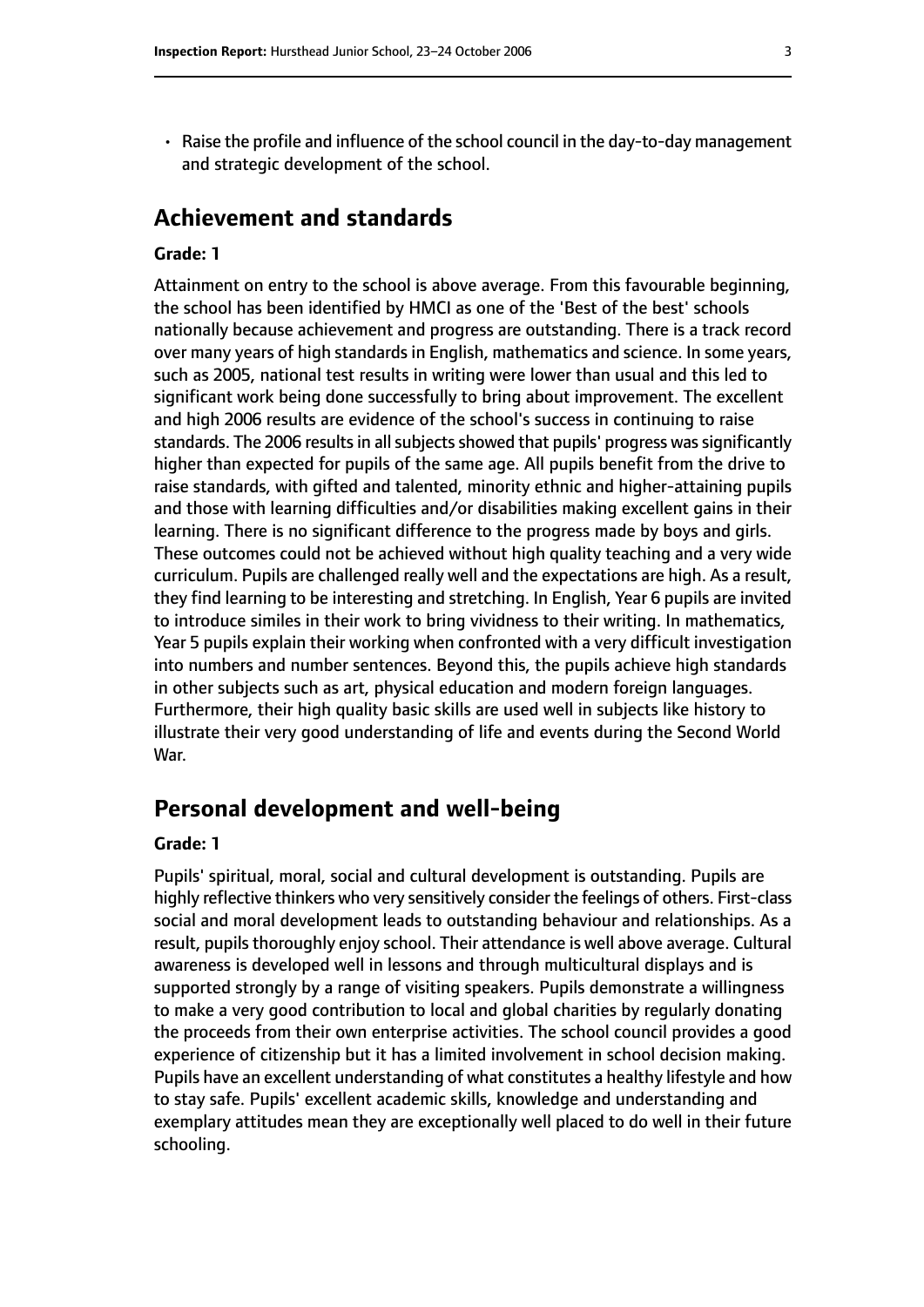# **Quality of provision**

#### **Teaching and learning**

#### **Grade: 1**

Pupils benefit from an array of strengths in the quality of teaching. High quality work and achievement were seen in many books. Typically, planning and expectations provide pupils with high levels of challenge in their learning across all subjects. Pupils accept the challenge and, with their exceptional basic skills, produce work that they and their parents are very proud of. Teachers manage lessons extremely well and, as a result, the pace of learning is brisk and there are very few interruptions. In many lessons, teachers use information and communication technology (ICT) exceptionally well to introduce and reinforce learning. Assessment information is used very well to identify learning needs. In a Year 5 dance lesson, one of the groups was clearly having difficulties and the accurate assessment of the situation meant the teacher could help them to improve their performance immediately. Across the school, there is a small level of inconsistency in the setting of learning targets for individuals and the marking of pupils' work. Although this does not have a major effect on the very strong matching of work to individual pupils' needs, pupils are not as independent as they could be in their learning as they move through the school.

#### **Curriculum and other activities**

#### **Grade: 1**

The curriculum is of high quality and makes an exemplary contribution to all areas of pupils' personal development. It is regularly reviewed to ensure that it matches the needs of these pupils. Enrichment is excellent and the learning programme is very broad. Excellent links between subjects allow pupils to apply their high level of basic literacy and numeracy skills in other subjects; most notably, fostering the high standards in history. Provision for physical education is very good and reflected in the school's Activemark award. Art is also very strong and fosters very good achievement as demonstrated through the Gold Artsmark award. The provision for modern foreign languages enriches the curriculum considerably. Pupils clearly enjoy learning a range of languages and the vibrant way in which they are taught. ICT provision is good and the school has achieved the Quality Mark.

#### **Care, guidance and support**

#### **Grade: 1**

Academic and personal development of all groups of pupils is, overall, tracked very thoroughly. As a result, various needs are met and pupils make excellent progress. Gifted and talented pupils are very well catered for, particularly in literacy and numeracy, where pupils belong to groups that are identified according to differing ability levels. There are very effective child protection and health and safety systems in place to ensure that pupils' well-being is paramount. Transition arrangements are extremely effective from the Infants to the Juniors, where an excellent buddy system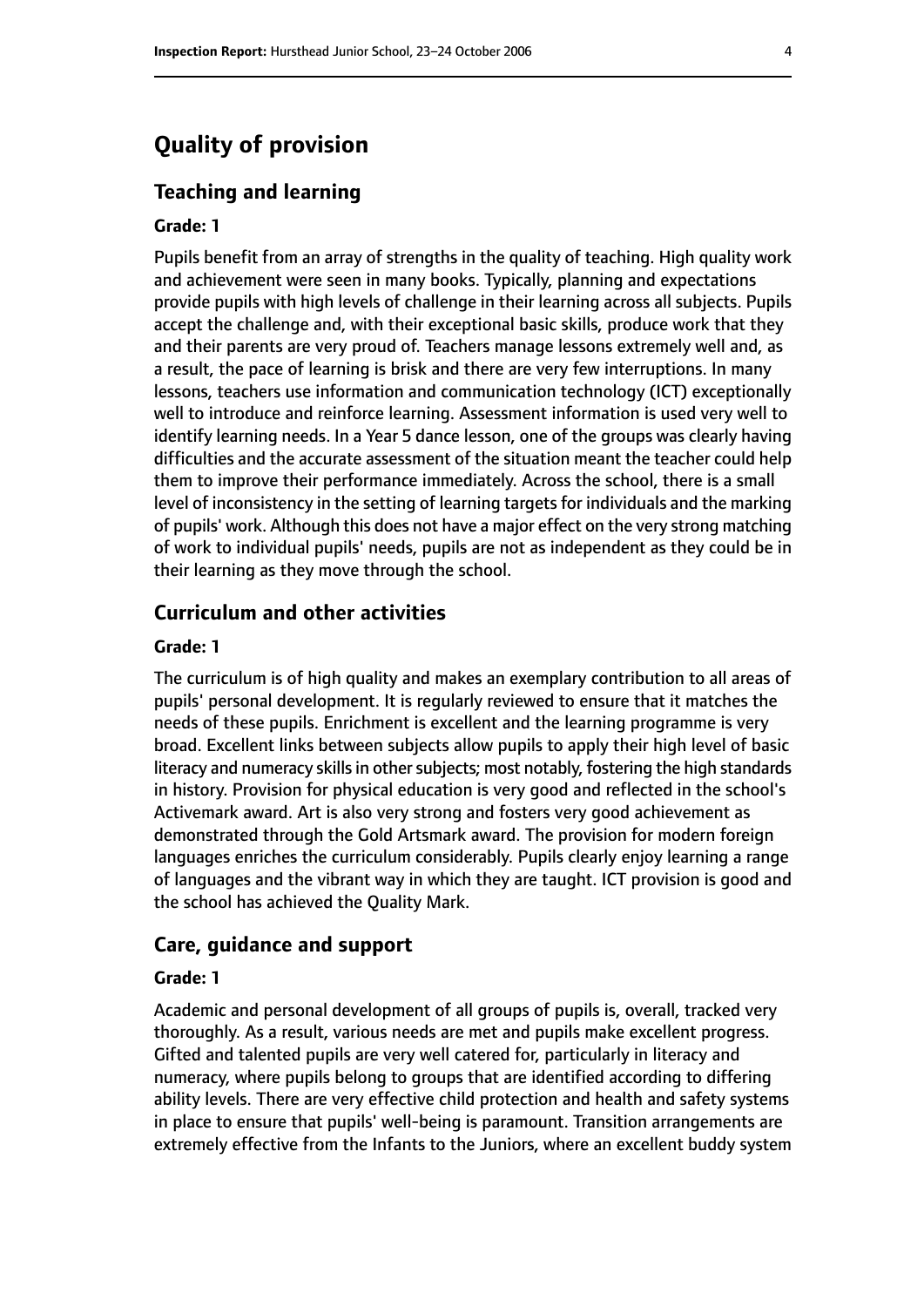exists between pupils from Year 2 and Year 5. Close liaison with the local high schools also ensures good transition. Throughout the school, there is a high level of commitment from the staff, who seek to improve upon the high standards achieved by the pupils and make them even higher.

# **Leadership and management**

#### **Grade: 1**

Leaders and managers are right to focus on providing a very broad and relevant education for the pupils. As a result, the outcomes for pupils are excellent in both personal and academic achievements. Self-evaluation is very effective and leads to outstanding action planning and highly appropriate management objectives. It also provides the school with an outstanding capacity to improve.

High quality curriculum management benefits from the shared sense of purpose and the involvement of the excellent governors, headteacher and subject coordinators. Financial management is very prudent and resources are very well deployed to meet the increasingly sophisticated needs of pupils. Governors challenge management well and are involved in all aspects of school business. A committee system efficiently monitors the various areas of delegated decision making. Links with parents are good and the new headteacher has rightly started work on more actively seeking their views, as she has with the new school council for this year.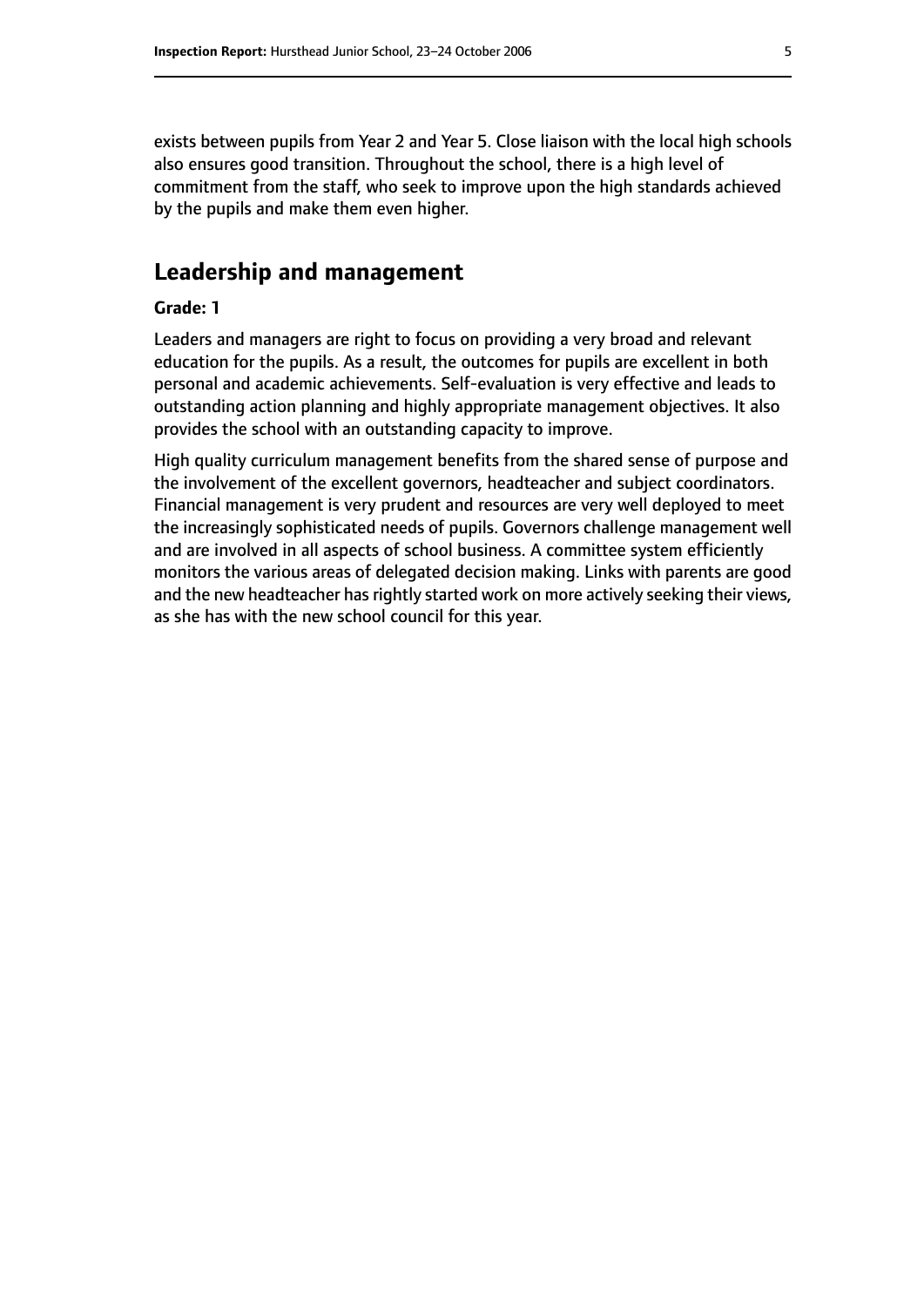**Any complaints about the inspection or the report should be made following the procedures set out inthe guidance 'Complaints about school inspection', whichis available from Ofsted's website: www.ofsted.gov.uk.**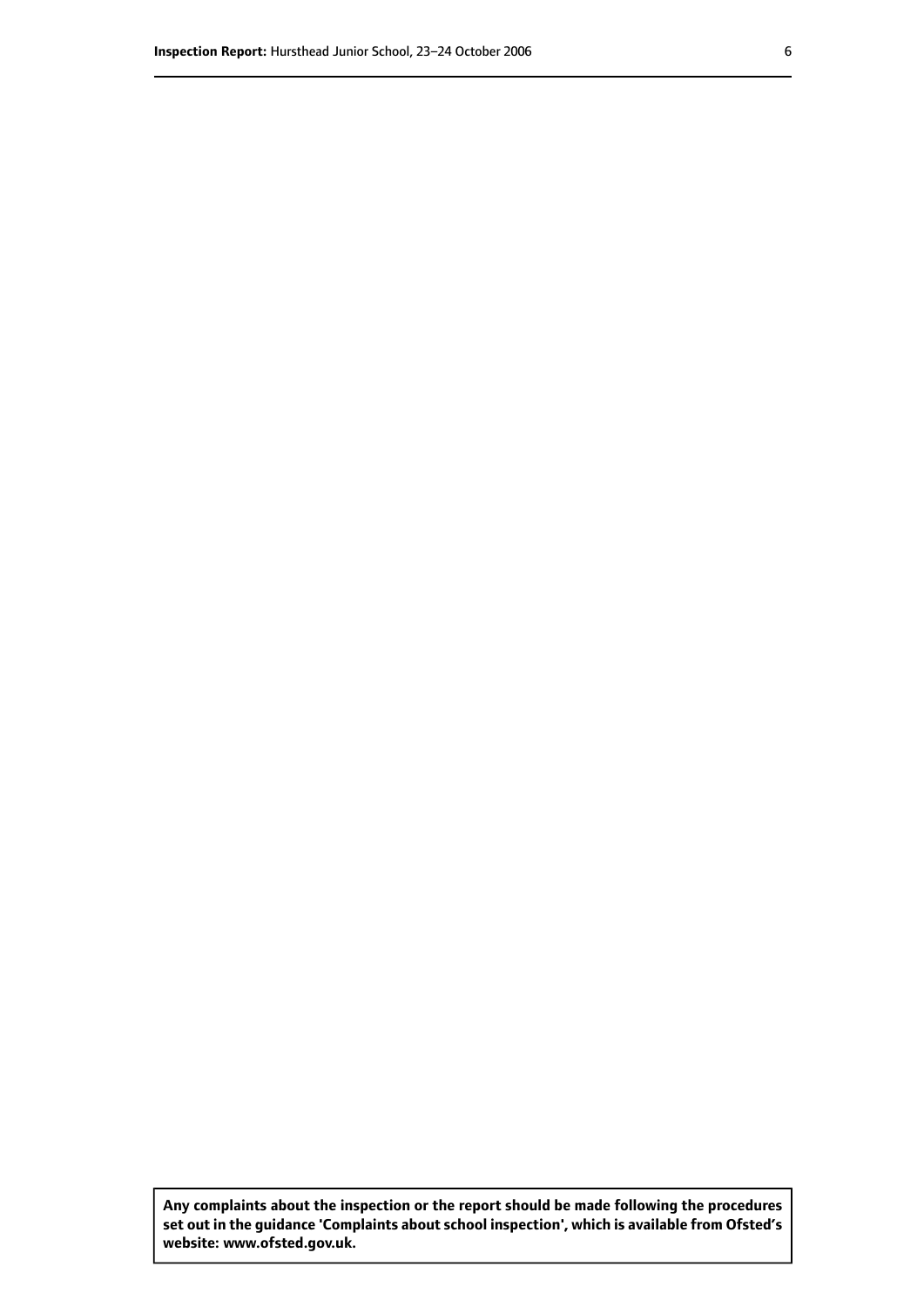# **Inspection judgements**

| Key to judgements: grade 1 is outstanding, grade 2 good, grade 3 satisfactory, and grade 4 | <b>School</b>  |
|--------------------------------------------------------------------------------------------|----------------|
| inadeauate                                                                                 | <b>Overall</b> |

# **Overall effectiveness**

| How effective, efficient and inclusive is the provision of education, integrated<br>care and any extended services in meeting the needs of learners? |            |
|------------------------------------------------------------------------------------------------------------------------------------------------------|------------|
| How well does the school work in partnership with others to promote learners'<br>well-being?                                                         |            |
| The effectiveness of the school's self-evaluation                                                                                                    |            |
| The capacity to make any necessary improvements                                                                                                      |            |
| Effective steps have been taken to promote improvement since the last<br>inspection                                                                  | <b>Yes</b> |

# **Achievement and standards**

| How well do learners achieve?                                                                               |  |
|-------------------------------------------------------------------------------------------------------------|--|
| The standards <sup>1</sup> reached by learners                                                              |  |
| How well learners make progress, taking account of any significant variations between<br>groups of learners |  |
| How well learners with learning difficulties and disabilities make progress                                 |  |

# **Personal development and well-being**

| How good is the overall personal development and well-being of the<br>learners?                                  |  |
|------------------------------------------------------------------------------------------------------------------|--|
| The extent of learners' spiritual, moral, social and cultural development                                        |  |
| The behaviour of learners                                                                                        |  |
| The attendance of learners                                                                                       |  |
| How well learners enjoy their education                                                                          |  |
| The extent to which learners adopt safe practices                                                                |  |
| The extent to which learners adopt healthy lifestyles                                                            |  |
| The extent to which learners make a positive contribution to the community                                       |  |
| How well learners develop workplace and other skills that will contribute to<br>their future economic well-being |  |

# **The quality of provision**

| $\mid$ How effective are teaching and learning in meeting the full range of the $\mid$<br>learners' needs? |  |
|------------------------------------------------------------------------------------------------------------|--|
| How well do the curriculum and other activities meet the range of needs<br>and interests of learners?      |  |
| How well are learners cared for, guided and supported?                                                     |  |

 $^1$  Grade 1 - Exceptionally and consistently high; Grade 2 - Generally above average with none significantly below average; Grade 3 - Broadly average to below average; Grade 4 - Exceptionally low.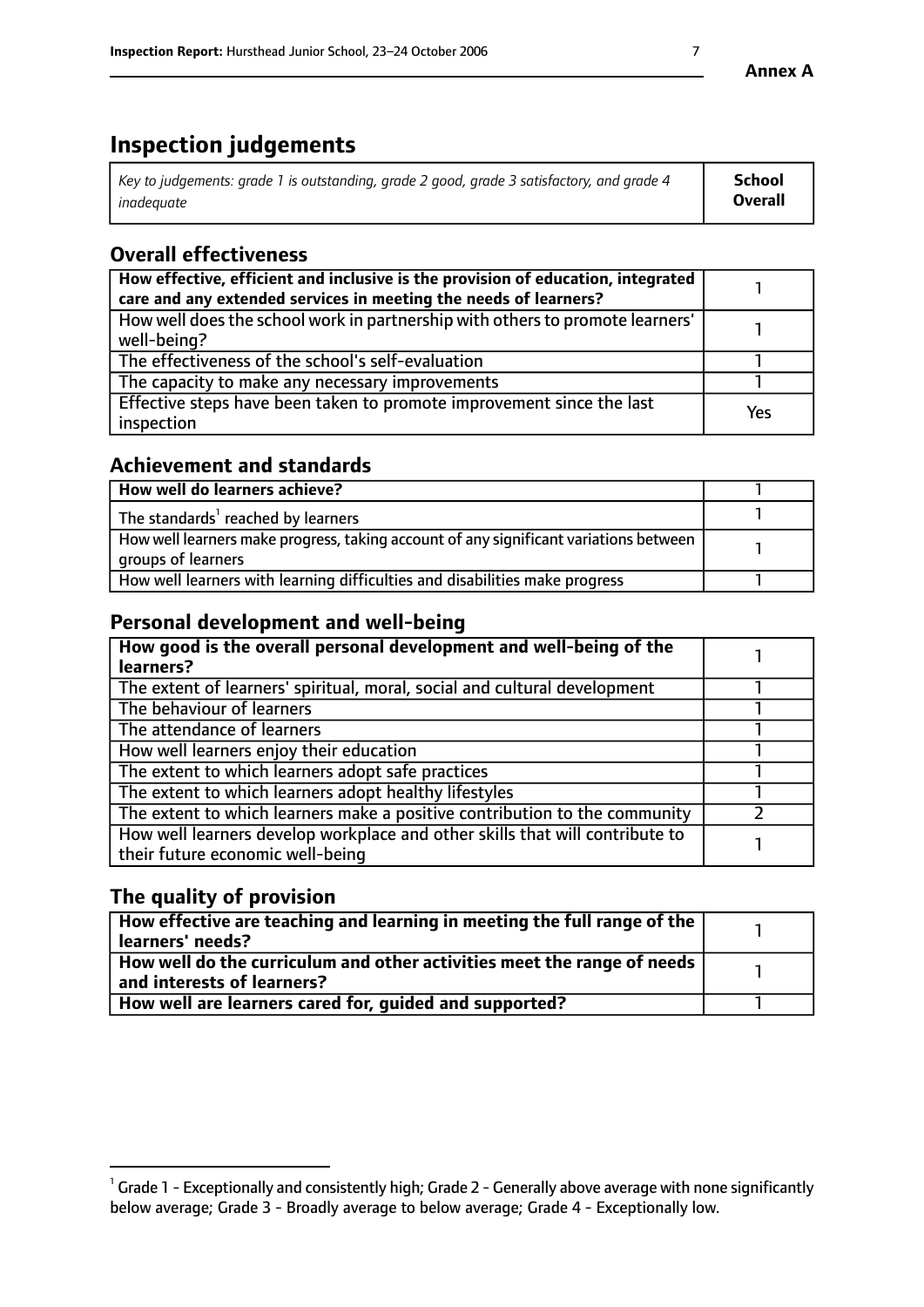# **Leadership and management**

| How effective are leadership and management in raising achievement<br>and supporting all learners?                                              |           |
|-------------------------------------------------------------------------------------------------------------------------------------------------|-----------|
| How effectively leaders and managers at all levels set clear direction leading<br>to improvement and promote high quality of care and education |           |
| How effectively performance is monitored, evaluated and improved to meet<br>challenging targets                                                 |           |
| How well equality of opportunity is promoted and discrimination tackled so<br>that all learners achieve as well as they can                     |           |
| How effectively and efficiently resources, including staff, are deployed to<br>achieve value for money                                          |           |
| The extent to which governors and other supervisory boards discharge their<br>responsibilities                                                  |           |
| Do procedures for safeguarding learners meet current government<br>requirements?                                                                | Yes       |
| Does this school require special measures?                                                                                                      | <b>No</b> |
| Does this school require a notice to improve?                                                                                                   | No        |